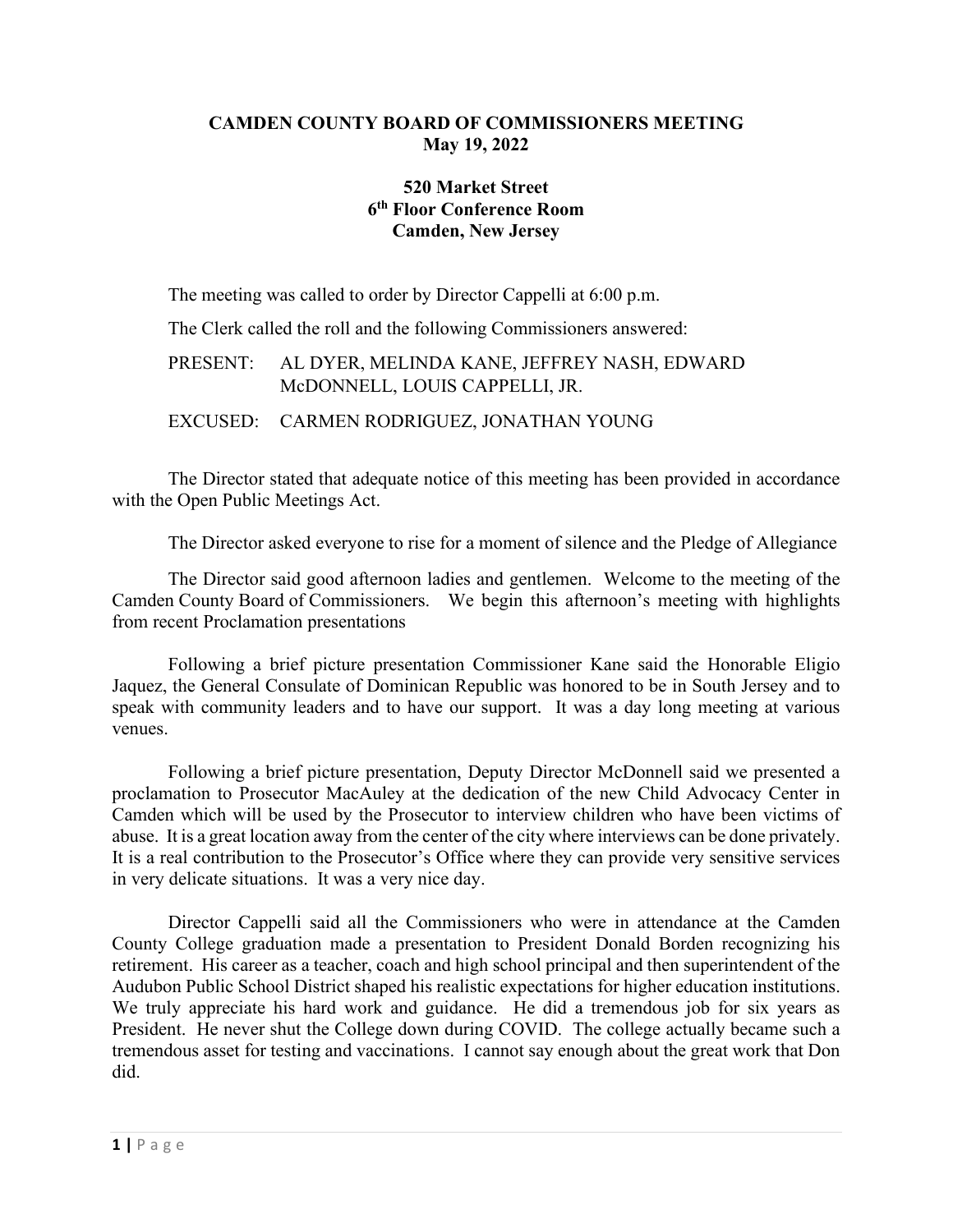Director Cappelli said next we have three (3) Public Hearings

# **PUBLIC HEARING OF ORDINANCE #1**

### **Capital Ordinance providing for various Improvements in, by and for the County of Camden, New Jersey.**

Director Cappelli opened the public hearing to anyone who would like to comment. Receiving no comments, the Director asked for a motion to close the public hearing. Deputy Director McDonnell made a motion with a second by Commissioner Dyer and on roll call all Commissioners present voted aye.

Director Cappelli asked for a motion to adopt the Resolution. Commissioner Nash made a motion with a second by Commissioner Kane and all Commissioners present voted aye.

# **PUBLIC HEARING OF ORDINANCE #2**

### **Bond Ordinance providing for improvement of various parks in the County of Camden, New Jersey, appropriating \$15,000,000 therefor and authorizing the issuance of \$15,000,000 Bonds or Notes of the County for financing the cost thereof.**

Director Cappelli opened the public hearing to anyone who would like to comment. Receiving no comments, the Director asked for a motion to close the public hearing. Deputy Director McDonnell made a motion with a second by Commissioner Dyer and on roll call all Commissioners present voted aye.

Director Cappelli asked for a motion to adopt the Resolution. Commissioner Dyer made a motion with a second by Commissioner Kane and all Commissioners present voted aye.

### **PUBLIC HEARING OF ORDINANCE #3**

**Bond Ordinance of the County of Camden, New Jersey appropriating \$10,000,000 for the repair and/or replacement of certain County infrastructure projects in accordance with the provisions of N.J.S.A. 40:14B-40.2 and authorizing the issuance of \$9,500,000 Bonds or Notes of the County for financing part of such appropriation.**

Director Cappelli opened the public hearing to anyone who would like to comment. Receiving no comments, the Director asked for a motion to close the public hearing. Commissioner Nash made a motion with a second by Commissioner Dyer and on roll call all Commissioners present voted aye.

Director Cappelli asked for a motion to adopt the Resolution. Deputy Director McDonnell made a motion with a second by Commissioner Dyer and all Commissioners present voted aye.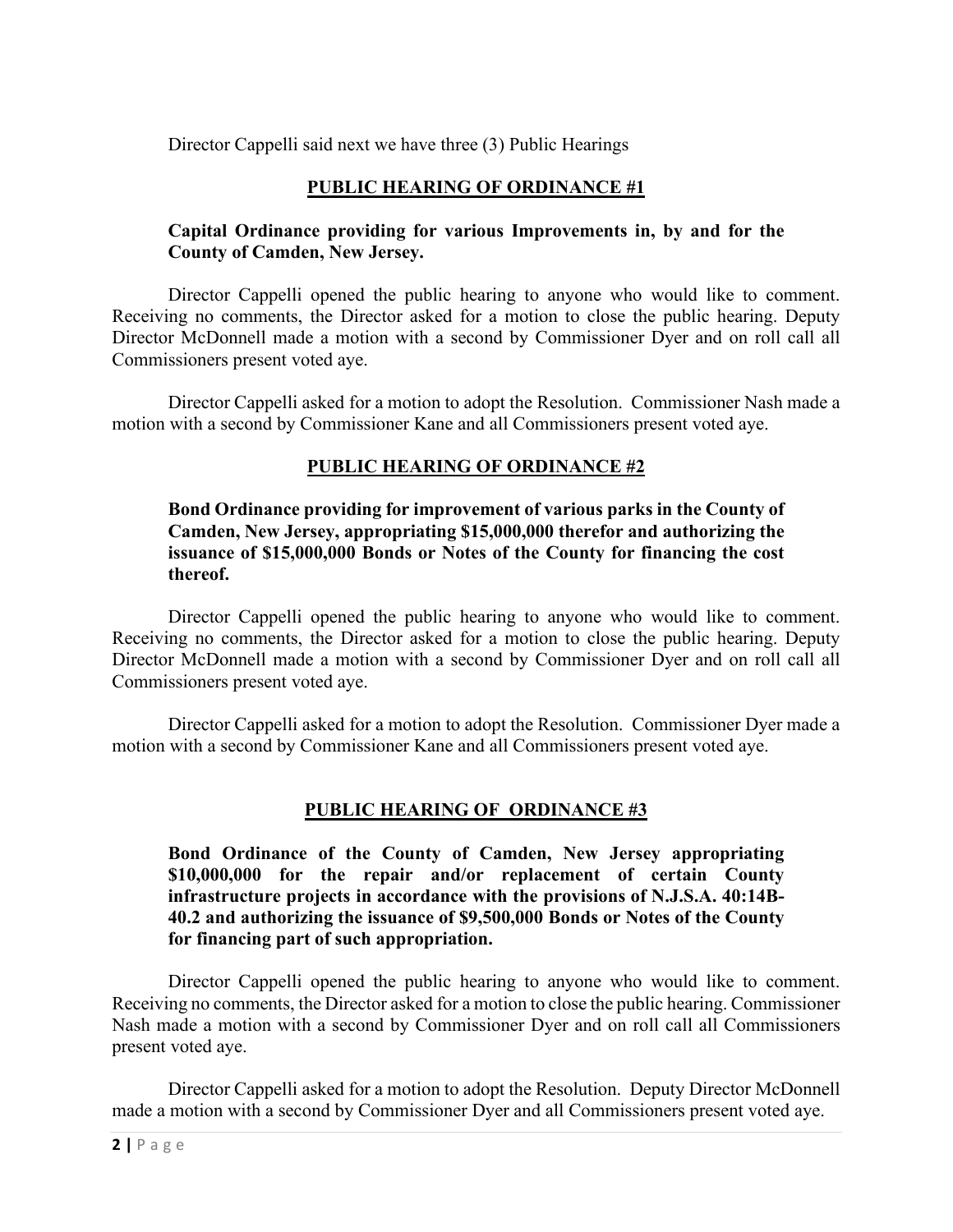#### **MINUTES**

The Director asked for a motion to accept the minutes of the previous Commissioners Meeting as presented. Deputy Director McDonnell made a motion with a second by Commissioner Dyer and all roll call:

AYE: ALL PRESENT

ABSTAIN: LOUIS CAPPELLI, JR.

#### **COMPTROLLER'S REPORT**

The Director asked for a motion to adopt the Comptroller's Report. Deputy Director McDonnell made a motion with a second by Commissioner Nash and on roll call all Commissioners present voted aye.

#### **CORRESPONDENCE**

The Director asked the Clerk if there was any correspondence. The Clerk responded no, there was none with month.

The Director said the next portion of the meeting is open to the public for discussion of resolutions to be acted upon this afternoon. There will be another public hearing later in the meeting at which members of the public can ask any questions they want regarding the business of the County of Camden. The Director opened the public hearing.

Hearing no members of the public wishing to comment, the Director asked for a motion to close the public hearing. Commissioner Nash made the motion with a second by Commissioner Dyer and all Commissioners present voted aye.

The Director closed the public hearing.

The Director said at Caucus on Tuesday afternoon, the Board of Commissioners reviewed and discussed all resolutions to be acted upon today.

#### **RESOLUTIONS 1 THROUGH 96**

The Director asked for a motion to adopt Resolutions 1 through 96 Commissioner Nash made a motion with a second by Commissioner Dyer and on roll call:

| AYE:         | ALL PRESENT                                   |
|--------------|-----------------------------------------------|
| ABSTENTIONS: | JEFFREY NASH – Resolution 33                  |
|              | LOUIS CAPPELLI, JR. $-$ Resolutions 16 and 66 |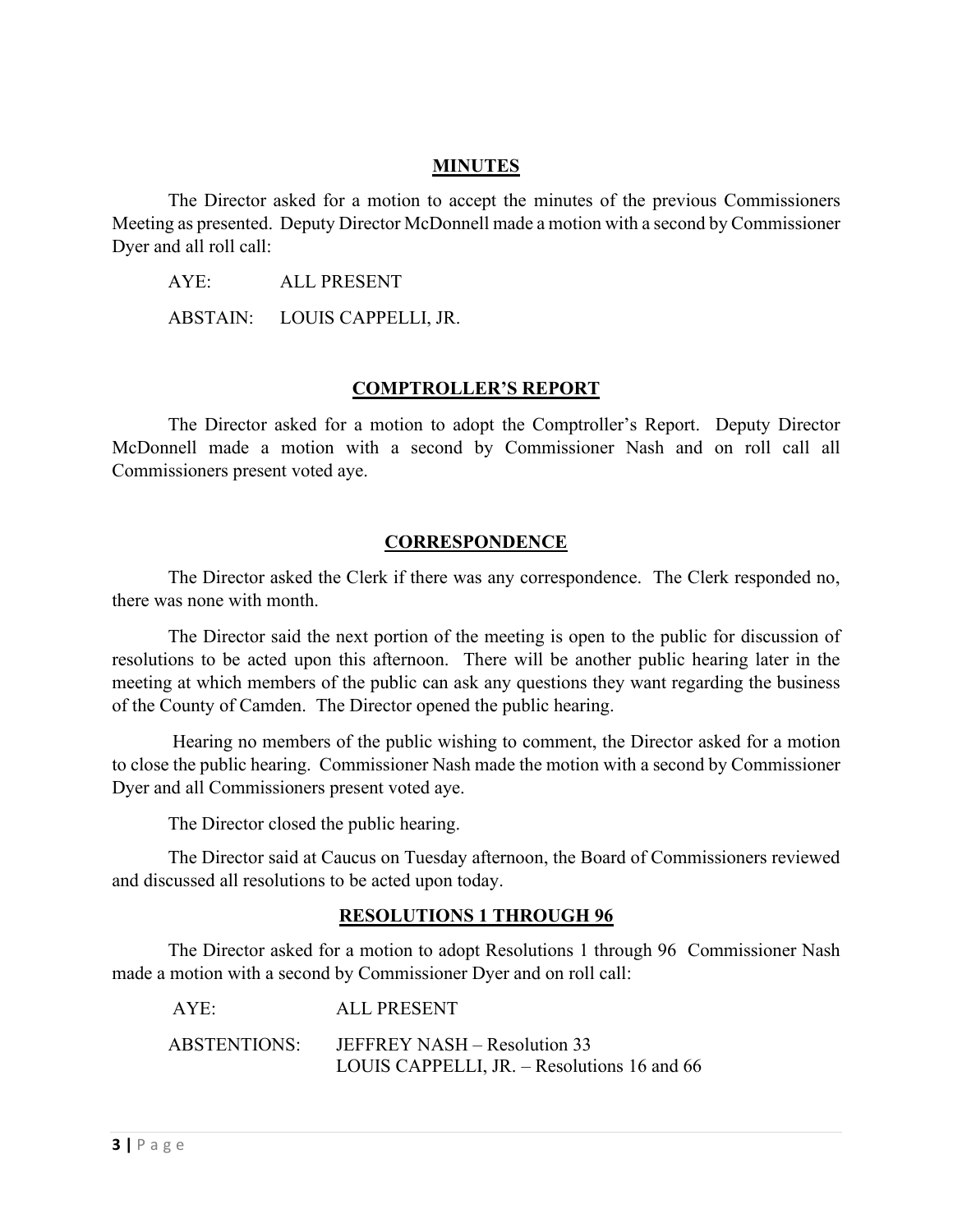1. Resolution inserting Chapter 159 Funds into the Budget from the Township of Winslow for Sidewalk Improvements to Sicklerville Road (CR 705) from Chews Landing Road to Berlin-Cross Keys Road (CR 689), in the amount of \$34,600.00.

2. Resolution inserting Chapter 159 Funds into the Budget from the Township of Cherry Hill for Roadway Improvements to Greentree Road (CR 674), in the amount of \$363,305.15.

3. Resolution inserting Chapter 159 Funds into the Budget from the New Jersey Department of Transportation, for the FY 2022 Local Freight Impact Fund Program for the Camden City Port Access Truck Route, in the amount of \$3,000,000.00.

4. Resolution inserting Chapter 159 Funds into the Budget from the New Jersey Department of Transportation (NJDOT) for the FY 2022 County Aid (ATP) Grant, in the amount of \$9,320,436.00.

5. Resolution authorizing Substitution in the amount of \$136,424 to provide financing for the resurfacing of United States Avenue in the Borough of Lindenwold.

6. Resolution authorizing an award of Contract, pursuant to solicitation of quotations, by and between the County of Camden (Department of Public Works) and Steven Bartelt, for appraisal reports, in an amount not to exceed \$45,800.00 - CAF#9900229743.

7. Resolution authorizing an award of Contract, pursuant to solicitation of quotations, by and between the County of Camden (Department of Public Works) and National Paving Co., Inc., for hot mix asphalt, on an "as-needed" basis.

8. Resolution authorizing an award of Contract, pursuant to solicitation of quotations, by and between the County of Camden (Department of Public Works) and Ion Electrical Construction Services, LLC, for priority utility repairs to street lights on two bridges over rail lines in the City of Camden and Borough of Lindenwold, in the amount of \$21,953.00 -CAF#9900229544.

9. Resolution authorizing an award of Contract (Bid B-7/2022), by and between the County of Camden (Department of Public Works) and Charles Marandino, LLC, for Roadway and Drainage Improvements along Greentree Road (CR 674) from Marlton Pike (NJ Route 70) to the Burlington County Line, in the amount of \$3,107,848.14 - CAF#9900229739.

10. Resolution authorizing an award of Contract (Bid B-11/2022), by and between the County of Camden (Department of Public Works) and Arawak Paving Co., Inc., for Roadway Improvements along Blackwood Clementon Road (CR 534), in the Township of Gloucester, in the amount of \$1,939,000.00 - CAF#9900229736.

11. Resolution authorizing an award of Contract (Bid A-14/2022), by and between the County of Camden (Department of Public Works) and Ennis-Flint, Inc., for traffic paint, on an "as-needed" basis.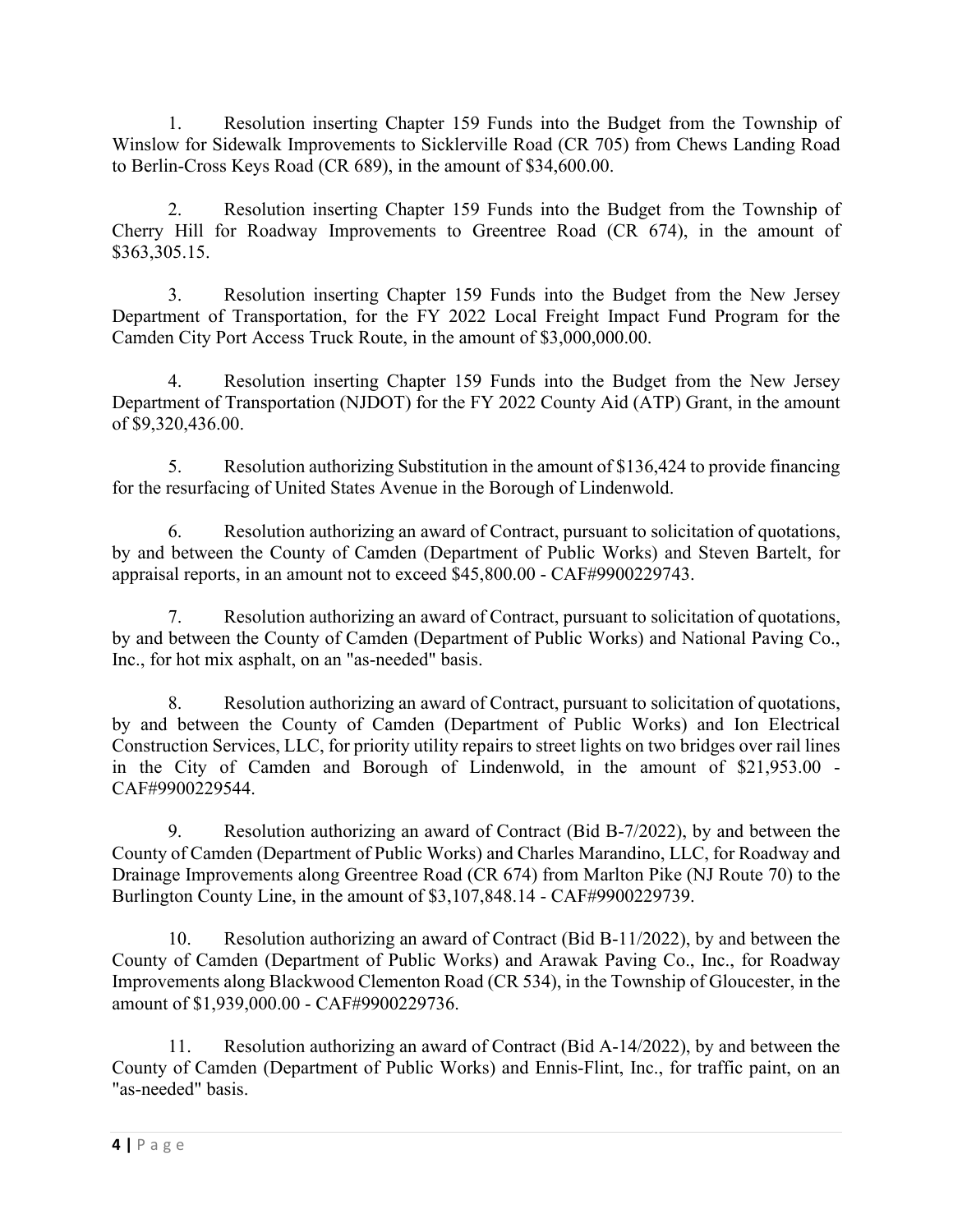12. Resolution authorizing an award of Contract (Bid A-15/2022), by and between the County of Camden (Department of Public Works) and Potters Industries, LLC, for Glass Making Beads, on an "as-needed" basis.

13. Resolution authorizing a Shared Services Agreement by and between the County of Camden and the Rowan University/Rutgers-Camden Board of Governors for the 2022 Downtown Camden Master Plan and rescinding Resolution No. 49, adopted January 20, 2022.

14. Resolution authorizing a Deed of Right of Way and Deed of Permanent Easement, by and between the County of Camden (Department of Public Works) and Michael and Sharon Bauer, related to the replacement of Somerdale Road (CR 677) Bridge over North Branch of Timber Creek, in the Township of Gloucester, in the amount of \$2,100.00. CAF#9900229811.

15. Resolution amending a Grant Agreement, by and between the County of Camden (Department of Public Works) and the New Jersey Department of Transportation, for the 2019 Local Bridge Future Needs Program, to extend the grant term.

16. Resolution authorizing payment by the County of Camden (Department of Public Works) to the Delaware Valley Regional Planning Commission, for Camden County's participation in the Planning Work Program for Fiscal Year 2022, in the amount of \$69,840.00 -CAF#9900229515.

# **ABSTAIN: LOUIS CAPPELLI, JR**.

17. Resolution of Support for Preferred Preliminary Alternative for Intersection of Blenheim-Erial Road (CR 706) and College Drive (CR 673), in the Township of Gloucester.

18. Resolution approving personnel actions requested by or on behalf of Commissioner Dyer.

19. Resolution authorizing an award of Contract, pursuant to solicitation of quotations, by and between the County of Camden (Department of Buildings and Operations) and National Restoration, LLC, for replacement of a roof at the Lakeland Maintenance Building, in the amount of \$10,686.61 - CAF#9900229463.

20. Resolution authorizing the award of Contract (Bid A-21/2022) by and between the County of Camden (Department of Buildings and Operations) and Ion Electrical Construction Service, LLC, for electrical system maintenance, testing and repairs, on an "as-needed" basis.

21. Resolution authorizing an award of Contract (State Contract 42261) by and between the County of Camden (Department of Buildings and Operations) and E.O. Habhegger Company, Inc., for replacement and upgrades to the Camden County Fuel Pump Stations located in Lindenwold, Cherry Hill and Blackwood, in the amount of \$396,004.63 - CAF#9900229591.

22. Resolution authorizing an award of Contract (Bid ESCNJ 18/19-40), by and between the County of Camden (Department of Buildings and Operations) and Timothy P. Bryan Electric, Inc., for replacement and upgrades to six existing electric charging stations located at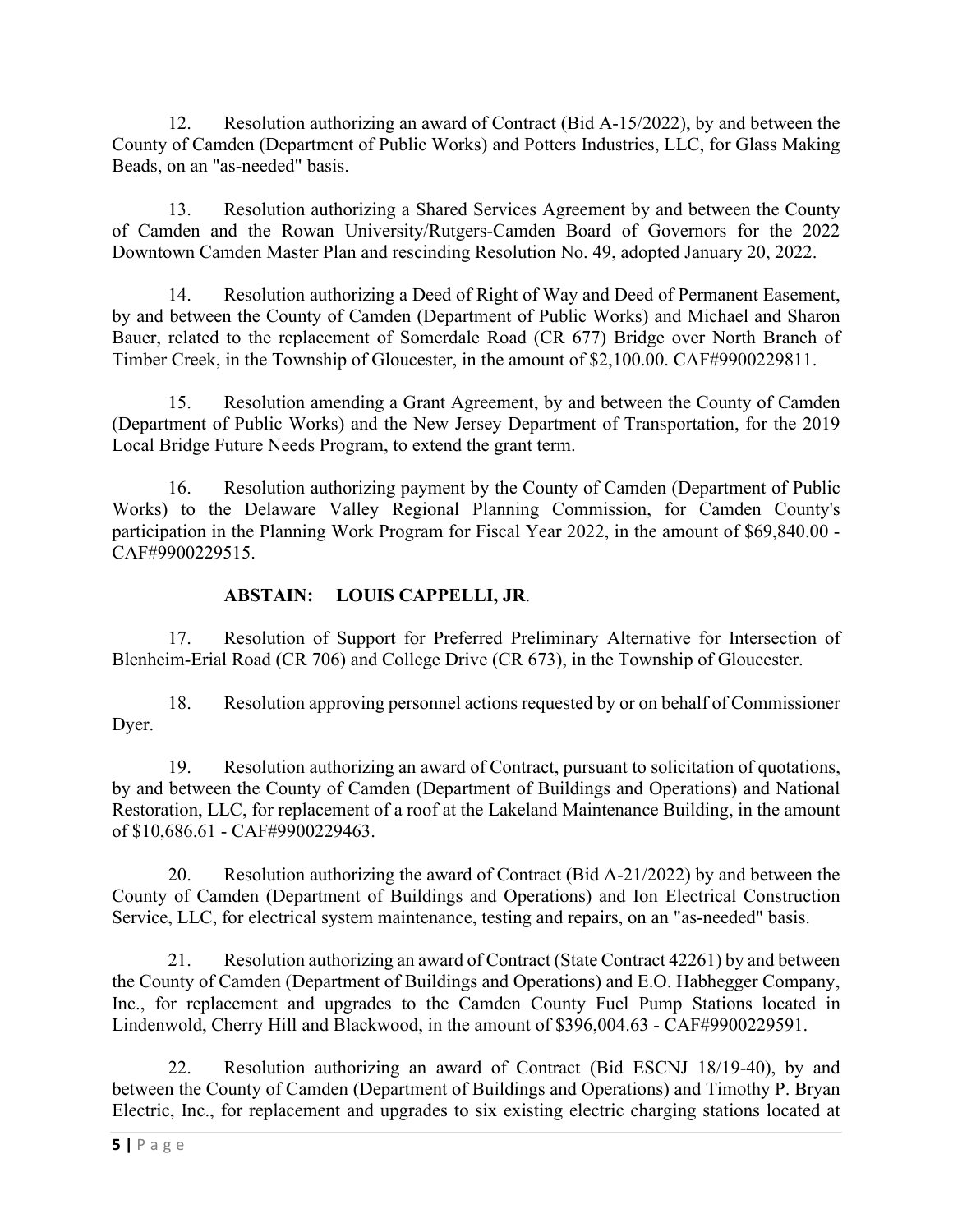various Camden County facilities, under the Educational Services Commission of New Jersey Cooperative Pricing System ID#65-MCESCCPS, in the amount of \$121,352.55 CAF#9900229596.

23. Resolution authorizing payment, pursuant to Resolution No. 83, adopted March 18, 2021, to the Camden County Improvement Authority for Project and Construction Management and General Consulting Services, for an Energy Savings and Resiliency Master Plan for Camden County, in the amount of \$58,800.00 - CAF#9900229669.

24. Resolution establishing a new Petty Cash Fund for the Department of Parks, in the amount of \$250.00.

25. Resolution inserting Chapter 159 Funds into the Budget for the Camden County Bench Donation Program in the name of Burlington-Camden Alumni Chapter Kappa Alpha Psi Fraternity, in the amount of \$2,716.92.

26. Resolution authorizing an award of Contract, by and between the County of Camden (Department of Parks) and Nickolaus Construction Co., Inc. for color coating and line striping of pickle ball courts at Berlin Park, in the amount of \$20,000.00 - CAF#9900229696.

27. Resolution amending Resolution No. 32, adopted April 21, 2022, authorizing an award of Contract, pursuant to Competitive Contracting Request for Proposals #22-19, by and between the County of Camden (Division of Environmental Affairs) and FCR Camden, LLC, for Marketing Services of Single-Stream Recyclable Materials for the County of Camden and participating County Municipalities, under the Camden County Cooperative Pricing System, ID #57-CCCPS to specify the award of the alternate proposal.

28. Resolution of the County of Camden in the State of New Jersey authorizing the execution and delivery of an Amendment to the Second Amendment to Loan and Security Agreement dated as of November 1, 2012 with the Camden County Improvement Authority.

29. Resolution authorizing an Agreement, by and between the County of Camden (Division of Environmental Affairs) and enviroCOP, LLC for auditing services for the County recycling program, in the amount of \$30,000.00 - CAF#9900229810.

30. Resolution amending an Agreement, by and between the County of Camden (Department of Parks) and Sherwin-Williams Company for certain design work services for Kirkwood Lake

31. Resolution inserting Chapter 159 Funds into the Budget for the 2022 Area Plan Grant, in the amount of \$106,095.00.

32. Resolution rejecting Competitive Contracting Request for Proposals #22-21 Electronic Medical Records System for the Camden County Department of Health, due to substantial revision of the specifications.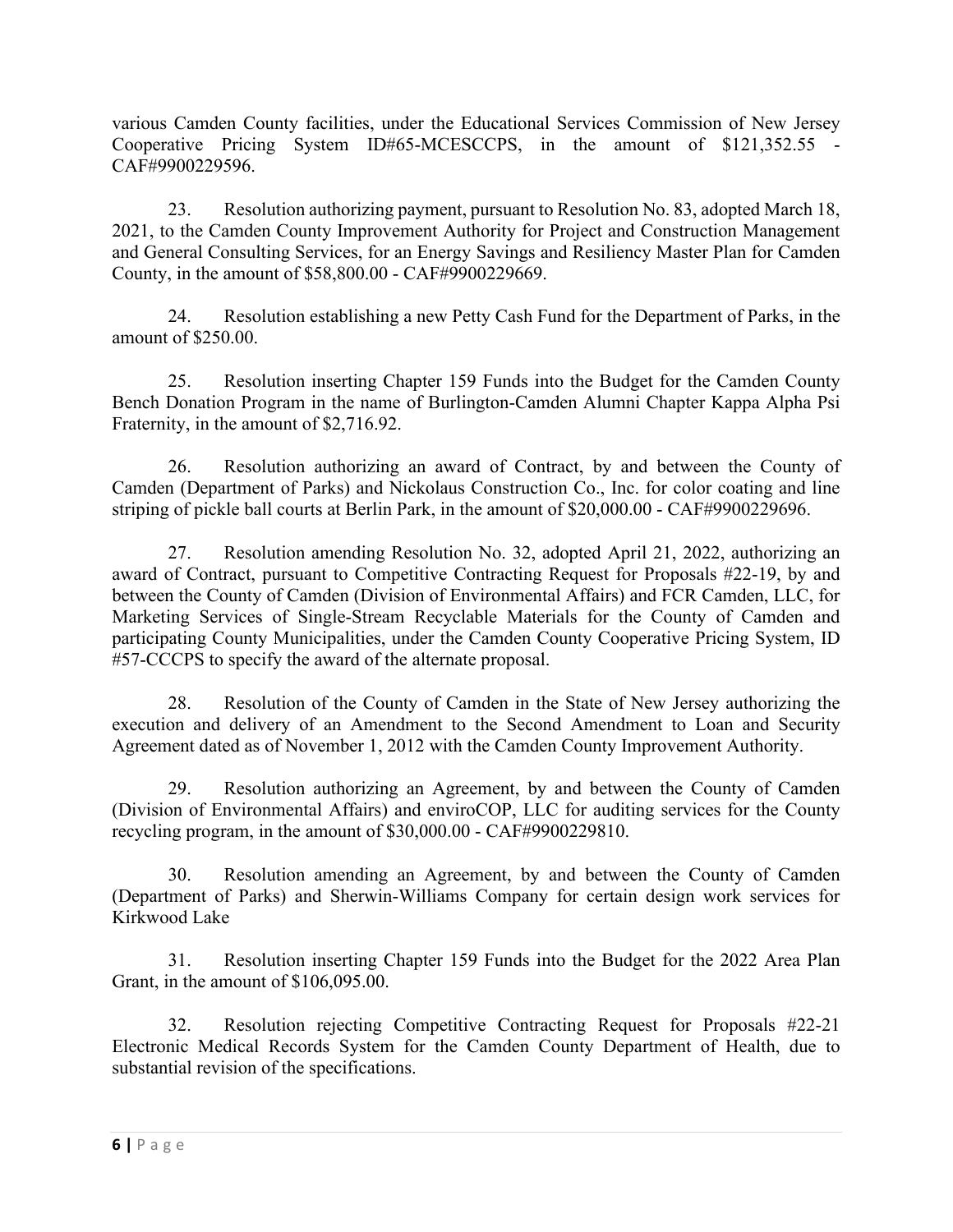33. Resolution amending award of Contracts, authorized December 16, 2021, pursuant to a Competitive Contracting Request for Proposals #21-50, by and between the County of Camden (Department of Health and Human Services, Division of Senior and Disabled Services) and various vendors, for the provision of Various Senior Citizen Services, to increase funding to the Camden County Board of Social Services, in the amount of \$119,382.00 - CAF#9900229374.

### **ABSTAIN: JEFFREY NASH (Oaks Integrated)**

34. Resolution authorizing an award of Contract (State Contract 19-TELE-00656, M0483), by and between the County of Camden (Department of Health and Human Services) and Dell Marketing, LP, for the purchase of ten (10) laptops, cases and docking stations, in the amount of \$23,954.40 - CAF#9900229546.

35. Resolution authorizing a Partnership Agreement, by and between the County of Camden (Department of Health and Human Services) and the University of Washington Health Promotion Research Center, for the provision of comprehensive training for the Connect to Wellness Program, at no cost to the County.

36. Resolution authorizing payment, pursuant to Resolution No. 83, adopted March 18, 2021, to the Camden County Improvement Authority, for Project and Construction Management and General Consulting Services for the Nutrition Hub Building Concept Project, in the amount of \$25,125.00 - CAF#9900229299.

37. Resolution approving personnel actions requested by or on behalf of Commissioner Rodriguez.

38. Resolution inserting Chapter 159 Funds into the Budget for the 2022 State Community Partnership and Family Court Services Grant, in the amount of \$1,047,012.00.

39. Resolution inserting Chapter 159 funds into the Budget for the FY 2022 Summer Youth Employment Program, in the amount of \$138,600.00.

40. Resolution authorizing a Bond Substitution in the amount of \$40,000 to provide funding for electrical and plumbing modifications at the Youth Center.

41. Resolution authorizing the acceptance of funds for the 2022 State Community Partnership and Family Court Grants, in the amount of \$1,047,012.00.

42. Resolution authorizing the acceptance of funds for the County Environmental Health Act CEHA 21 Grant, in the amount of \$269,647.00.

43. Resolution inserting Chapter 159 Funds into the Budget from the New Jersey Juvenile Justice Commission, for the 2022 Juvenile Detention Alternatives Innovation Program, in the amount of \$120,000.00.

44. Resolution authorizing an award of Contract, pursuant to solicitation of quotations, by and between the County of Camden (Department of Corrections) and Aramark Correctional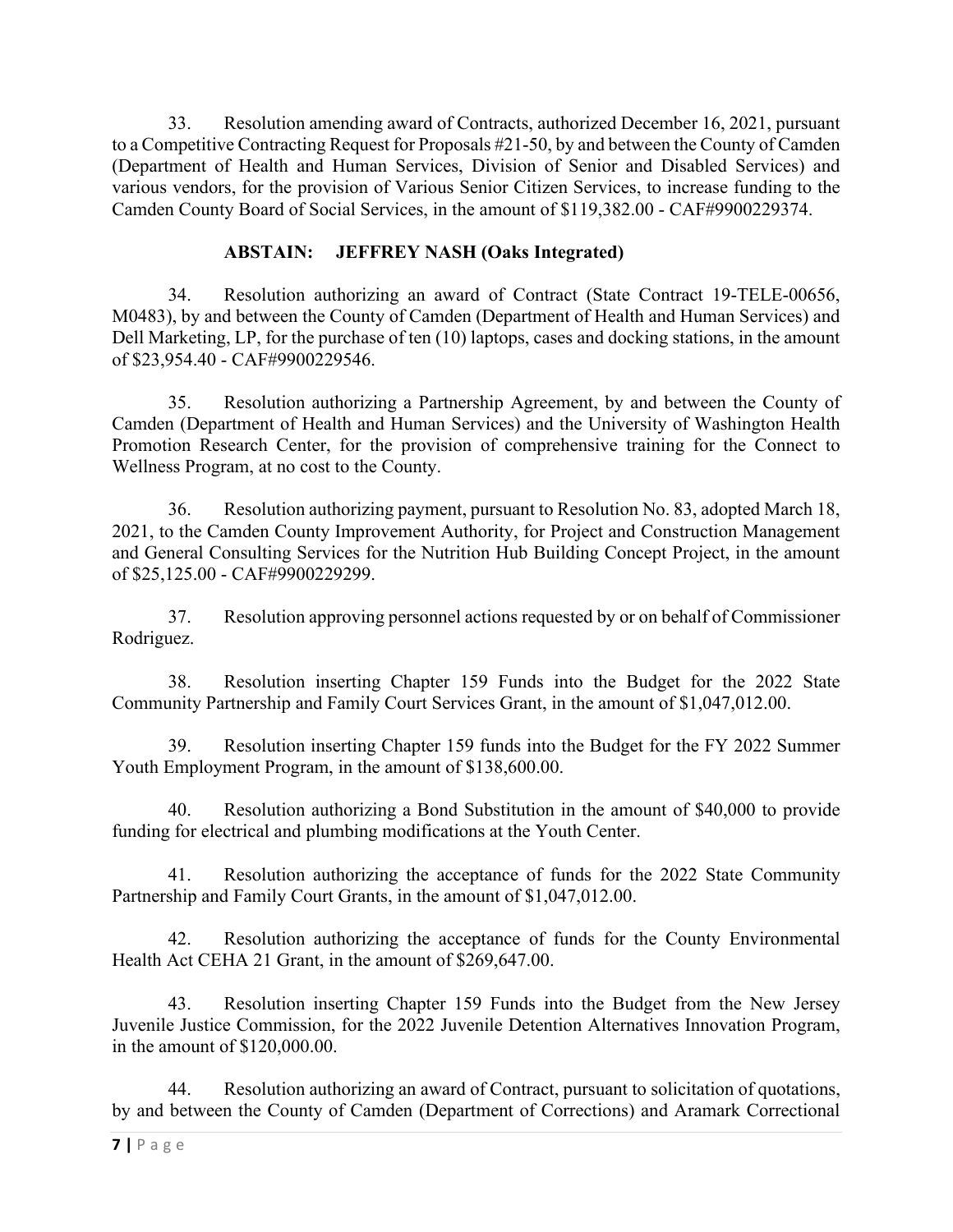Services, LLC, for the purchase of a convection oven, in the amount of \$12,154.86 -CAF#9900229505.

45. Resolution authorizing award of Contracts (Bid A-17 /2022), by and between the County of Camden (Department of Corrections) and various vendors for the purchase of clothing and linen supplies, on an "as needed" basis.

46. Resolution ratifying the submission of a Grant Application by the County of Camden (Department of Corrections) to the New Jersey First Congressional District for the FY 23 Community Project Funding Grant, in the amount of \$450,000.00.

47. Resolution authorizing an award of Contract (State Contract #A-83906/T-0109), by and between the County of Camden (Department of Public Safety) and Kova Corporation, for maintenance and support of a recording system, in the amount of \$95,276.05 - CAF#9900229535.

48. Resolution ratifying an amended Agreement, by and between the County of Camden (One Stop) and the Camden County Workforce Development Board, for continued provision of services, in an amount not to exceed \$138,600.00. Funding contingent upon passage of the Chapter 159 Resolution.

49. Resolution authorizing Community Work Experience (CWEP) Site Agreements, by and between the County of Camden (One Stop) and various approved Public Agencies, Federal, Local and State Governments, and Not For Profit (50l)(c)(3) Community Based Employers throughout Camden County for One Stop Workfirst participants.

50. Resolution authorizing Local Agreements, by and between the County of Camden (One Stop) and "Open to the Public" Training Providers authorized by the New Jersey Department of Labor under the Workforce Innovation and Opportunity Act (WIOA), 29 U.S.C.A. §3152, Identification of Eligible Providers of Training Services. Funds to be encumbered as services are utilized.

51. Resolution authorizing a Reimbursement Agreement, by and between the County of Camden (Office of Sustainability and Shared Services) and the Camden County Municipal Utilities Authority, for certain sustainability services.

52. Resolution authorizing an Agreement, pursuant to N.J.S.A. 40:A-6.l, by and between the County of Camden (Office of Sustainability and Shared Services) and Gecko Graphics, Inc., for Interpretive Design Services for the Sustainability Multi-Purpose Building, in the amount of \$24,375.00 - CAF#9900229561.

53. Resolution approving personnel actions requested by or on behalf of Commissioner Young.

54. Resolution of the County of Camden, New Jersey determining the form and other details for the issuance and sale of up to \$2,500,000 of bonds of the County of Camden, New Jersey; authorizing the execution and delivery of a Loan Agreement and a Continuing Disclosure Agreement to be executed by the County and the New Jersey Infrastructure Bank; all pursuant to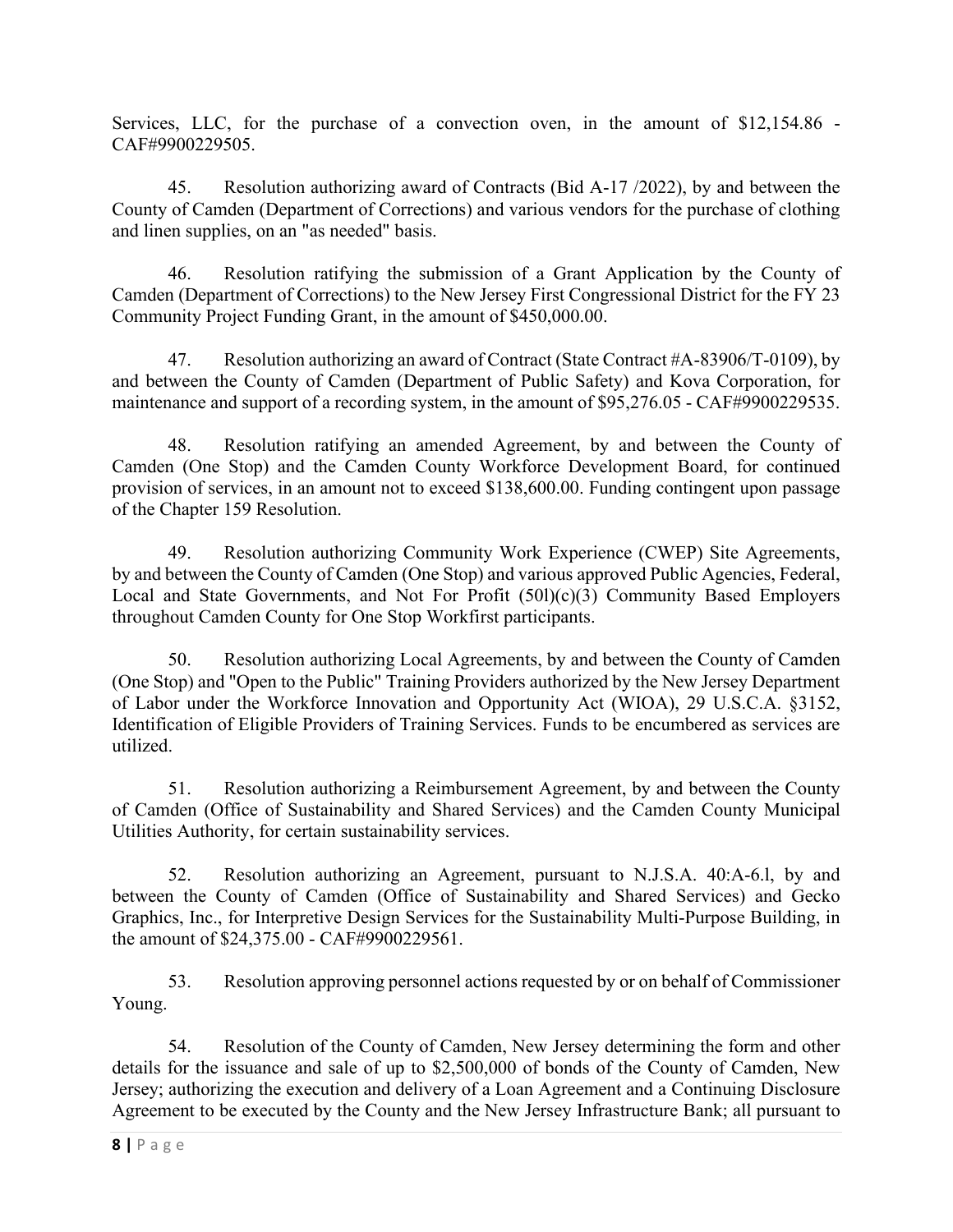the State Fiscal Year 2022 New Jersey Transportation Infrastructure Financing Program; and determining certain other matters in connection therewith.

55. Resolution authorizing acceptance of the 2020 Single Audit Report.

56. Resolution authorizing the appointment of the County Financial Officer.

57. Resolution authorizing the appointment of the County Comptroller.

58. Resolution authorizing the appointment of the County Treasurer.

59. Resolution authorizing an award of Contract, pursuant to N.J.S.A. 40A:11-5.l(l)(l), by and between the County of Camden (Board of Elections) and Marino General Construction, Inc., for Ballot Room remodeling, in the amount of \$29,984.00 CAF#9900229587.

60. Resolution authorizing an award of Contract, pursuant to N.J.S.A. 40A: 11-5(1 )(1), by and between the County of Camden (Board of Elections) and Dominion Voting Systems, Inc., for the purchase of Early Voting Polling Location hardware, software and accessories, in the amount of \$1,058,030.00 - CAF#9900227753.

61. Resolution ratifying an award of Contract, pursuant to N.J.S.A.  $40A:11-5(1)(1)$ , by and between the County of Camden (Board of Elections) and PMI Technologies, for hardware maintenance for seven (7) Image Cast Central Ballot Count Scanners, in the amount of \$11,445.00 - CAF#9900228042.

62. Resolution ratifying an award of Contract, pursuant to N.J.S.A. 40A: 11-5(1)(1), by and between the County of Camden (Board of Elections) and International Election Solutions, LLC, for delivery and pick-up of Voting Machines, at a cost of \$60.00 per machine, in an amount not to exceed \$80,000.00 - CAF#9900229512.

63. Resolution authorizing an award of Contract, pursuant to N.J.S.A. 40A:11-5(1)(1), by and between the County of Camden (Board of Elections) and Tritek Systems, Inc., for the purchase of a Vote By Mail sorter, software and maintenance, in the amount of \$335,725.00 -CAF#9900229548.

64. Resolution authorizing an award of Contract, pursuant to N.J.S.A. 40A: 11-5.1(1)(1), by and between the County of Camden (Board of Elections) and National Restoration, LLC, for purchase and installation of security fencing, in the amount of \$35,288.65 -CAF#9900229550.

65. Resolution authorizing an award of Contract (Bid A-12/2022), by and between the County of Camden (Department of Events and Community Outreach) and DiMeglio Septic, Inc., for leased portable toilet units for various Camden County facilities and outside agencies under the Camden County Cooperative Pricing System, ID #57-CCCPS, on an "as-needed" basis.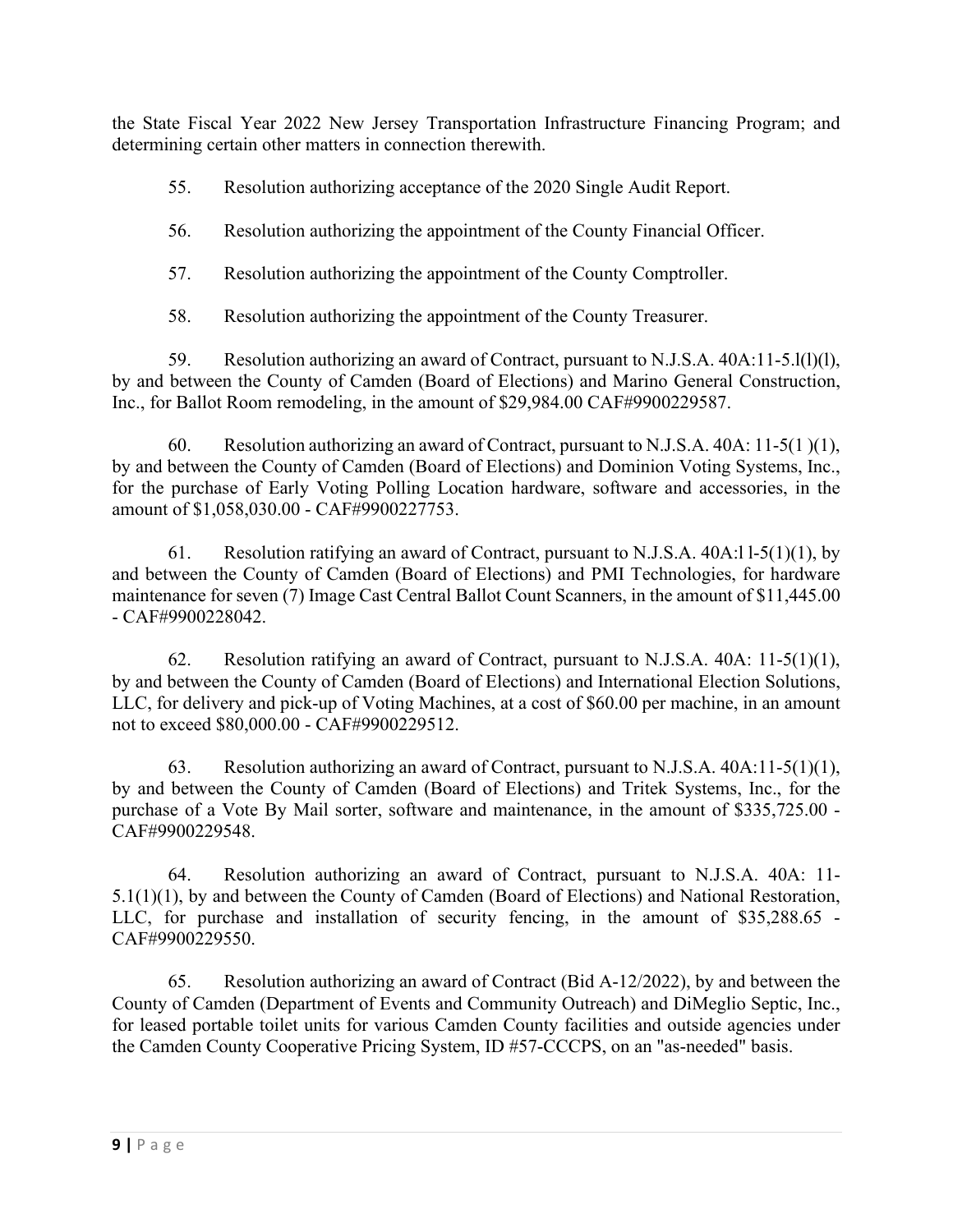66. Resolution authorizing an Agreement, by and between the County of Camden (Department of Events and Community Outreach) and Camden Community Partnership, for the 2022 Waterfront Freedom Festival, in the amount of \$95,000.00 - CAF#9900229593.

# **ABSTAIN: LOUIS CAPPELLI, JR.**

67. Resolution authorizing the sale of alcoholic beverages by authorized non-profit organizations or vendors at various special events using secured designated areas for the 2022 Special Events Season.

68. Resolution approving personnel actions requested by or on behalf of Deputy Director McDonnell.

69. Resolution inserting Chapter 159 Funds into the Budget (Department of Police Services) for the 2022 High Intensity Drug Trafficking Area Grant, in the amount of \$767,040.00.

70. Resolution inserting Chapter 159 Funds into the Budget for the Camden County Prosecutor's Office STOP Violence Against Women Act - VA WA Grant Program, in the amount of \$71,006.00.

71. Resolution rejecting Bid A-22/2022, for Mobile Device Extraction Software, as no bids were received.

72. Resolution authorizing an award of Contract (State Contract #T-2989/88738), by and between the County of Camden (Office of the Prosecutor) and New Jersey Business Systems, Inc., for purchase and installation of security cameras at the Child Advocacy Center, in the amount of \$24,649.07 - CAF#9900229612.

73. Resolution ratifying the submission of a Grant Application, by the County of Camden (Office of the Prosecutor) to the New Jersey Department of Law and Public Safety, Office of the Attorney General, for the FY 18 Edward Byrne Memorial Justice Assistance Grant Program, Multi-Jurisdictional County Gang, Gun & Narcotics Task Force Program, in the amount of \$259,868.00.

74. Resolution ratifying the submission of a Grant Application by the County of Camden (Office of the Prosecutor) to the New Jersey Department of Law and Public Safety, Office of the Attorney General, for the FFY 2021 Victims of Crime Act (VOCA) Grant, in the amount of \$702,694.00.

75. Resolution ratifying the submission of a Grant Application, by the County of Camden (Office of the Prosecutor) to the New Jersey Department of Children and Families, for the Child Advocacy Development Grants - CAPITAL, in the amount of \$82,053.00.

76. Resolution amending Resolution No. 89, adopted April 21, 2022, ratifying the submission of a Grant Application, by the County of Camden (Office of the Prosecutor) to the State of New Jersey, Office of the Attorney General, Department of Law and Public Safety, for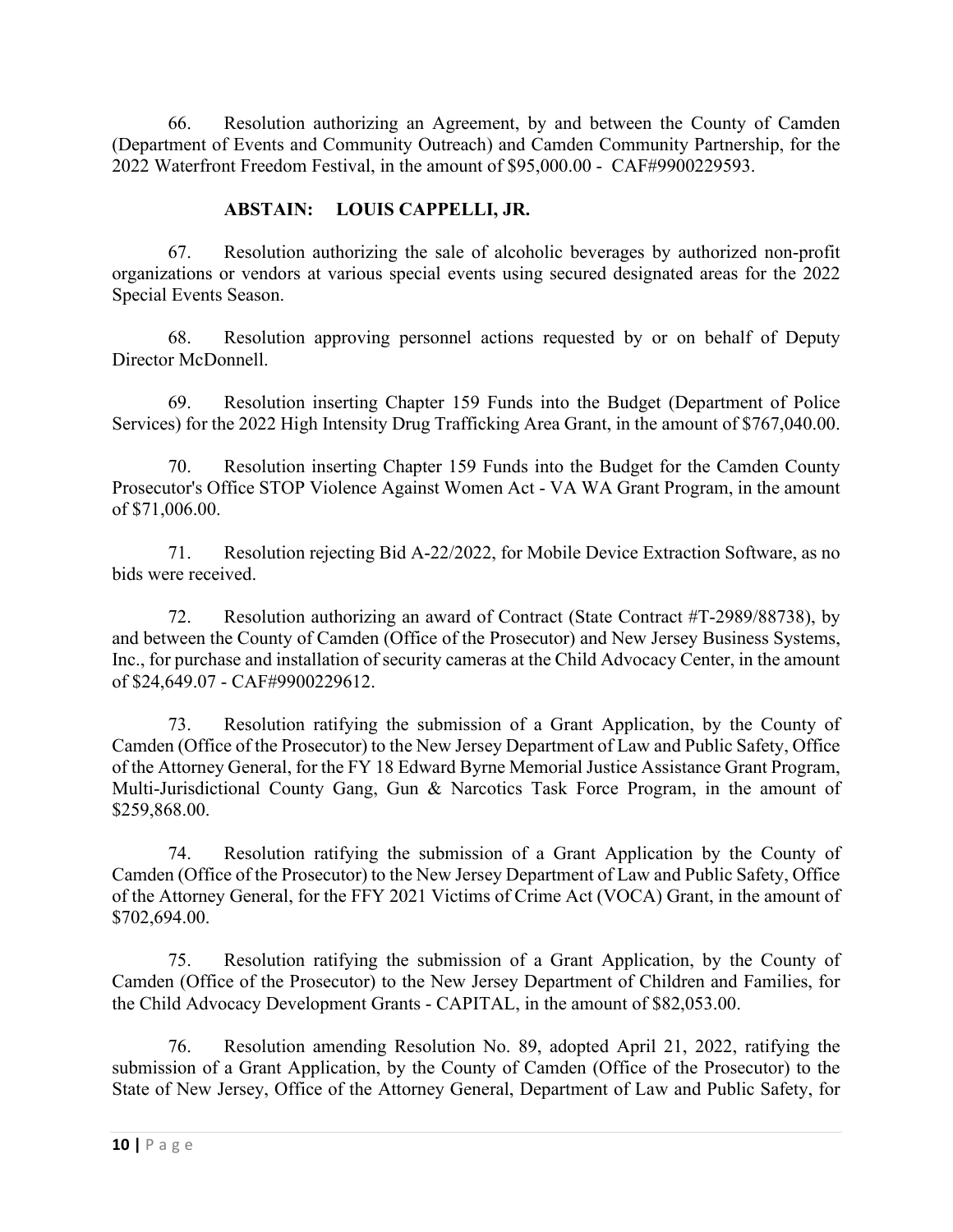the FY21 STOP Violence Against Women Act (VAWA) Grant, in the amount of \$71,006.00, to correct the in-kind match and total amount.

77. Resolution authorizing an award of Contract (State Contract #T-0106/17-FLEET-00738), by and between the County of Camden (Office of the Sheriff) and Axon Enterprises, Inc., for the purchase of taser equipment, in the amount of \$19,195.75 - CAF#9900229565.

78. Resolution ratifying the submission of a Grant Application by the County of Camden (Department of Community Development) to the New Jersey First Congressional District for the FY 23 Community Project Funding Grant, in the amount of \$281,480.00.

79. Resolution authorizing a Sublease Agreement, by and between the County of Camden and the Camden County Improvement Authority, for office space at 2220 Voorhees Town Center, in the Township of Voorhees.

80. Resolution authorizing a Shared Services Agreement, by and between the County of Camden and Camden County College relative to premium pay as authorized by The American Recovery Plan Act.

81. Resolution authorizing an Agreement, by and between the County of Camden (Office of County Counsel) and Eyman Associates, P.C., to develop and implement the County Option Hospital Fee Program, in the amount of \$30,000.00 - CAF#9900229791.

82. Resolution amending Resolution No. 2, adopted January 3, 2022, establishing Committees, Committee Appointments, Committee Departmental Assignments, Departmental Organization, and Commissioner Responsibilities and Assignments.

83. Resolution authorizing an award of Contract, pursuant to solicitation of quotations, by and between the County of Camden (Department of Police Services) and Buck Construction, LLC, for demolition of a cinder block wall, in the amount of \$8,900.00 - CAF#9900229148.

84. Resolution authorizing an award of Contract, pursuant to solicitation of quotations, by and between the County of Camden (Department of Police Services) and Bellmawr Truck Repair Co., Inc., for modification to a gaming truck for Community Outreach Programs, in the amount of \$17,684.76. Funding available through the Municipal Forfeiture Fund.

85. Resolution authorizing an award of Contract, pursuant to solicitation of quotations, by and between the County of Camden (Department of Police Services) and Bellmawr Truck Repair Co., Inc., for repairs to mobile command units, in the amount of \$1,852.72 -CAF#9900229283.

86. Resolution authorizing an Assignment (Competitive Contracting Request for Proposals #21-28), by and between the County of Camden (Department of Police Services) and Ozitus International to Holtec Security International, for Data Management Services.

87. Resolution authorizing an Assignment (Competitive Contracting Request for Proposals #18-46), by and between the County of Camden (Department of Police Services) and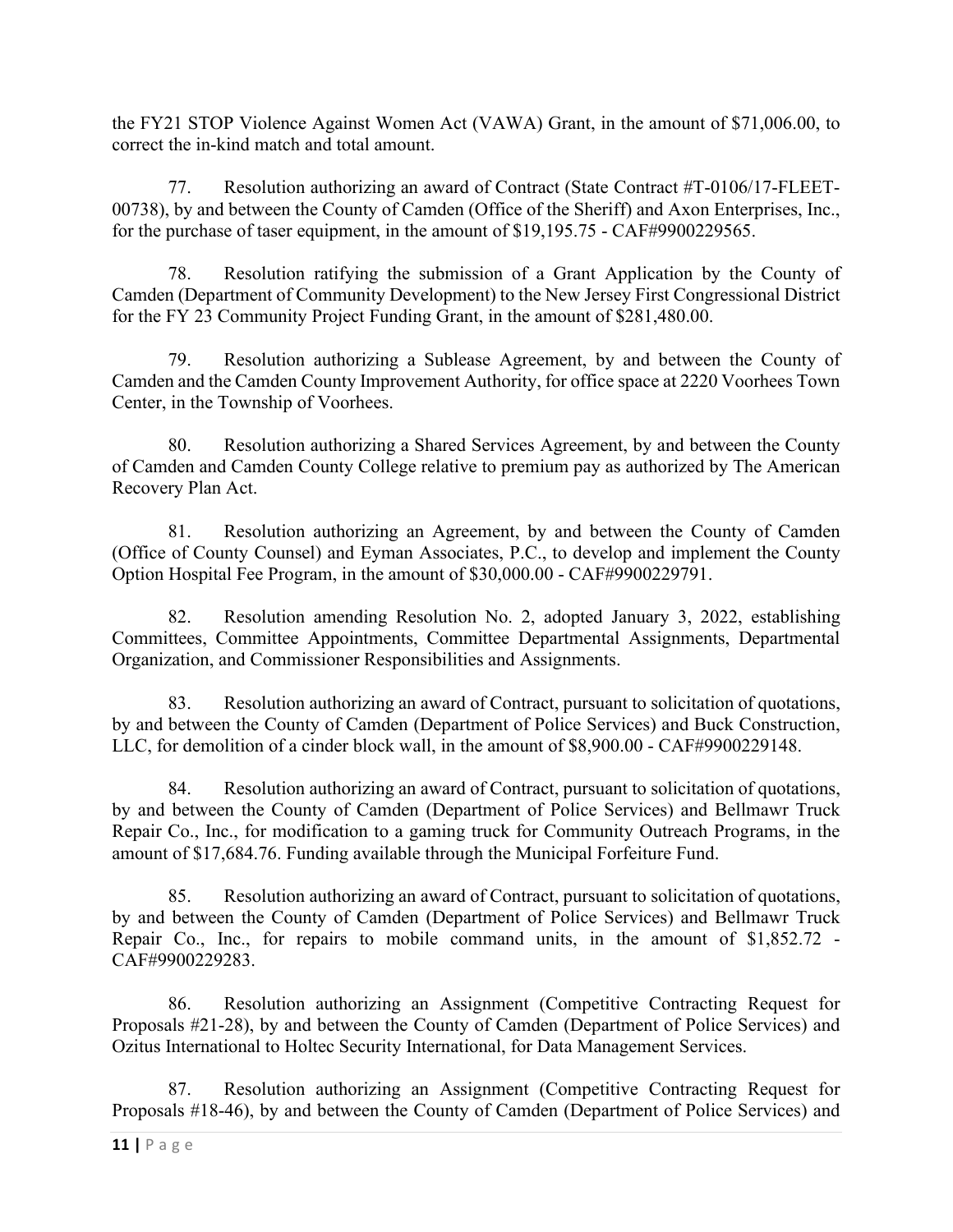Ozitus International to Holtec Security International for Information Technology Consulting Services.

88. Resolution authorizing an award of Contract (Bid ESCNJ 20/21-09), by and between the County of Camden (Department of Police Services) and Beyer Ford, LLC, for the purchase of two (2) Ford Interceptors, under the Educational Services Commission of New Jersey Cooperative Pricing System ID#65-MCESCCPS, in the total amount of \$104,273.03 -CAF#9900228790.

89. Resolution ratifying an award of Contract (Bid ESCNJ 20/21-09), by and between the County of Camden (Department of Police Services) and Mall Chevrolet, for the purchase of one (1) Chevy Silverado, under the Educational Services Commission of New Jersey Cooperative Pricing System ID#65-MCESCCPS, in the amount of \$42,024.48 - P.O.#222628.

90. Resolution authorizing an award of Contract (Bid A-23/2022), by and between the County of Camden (Department of Police Services) and Holtec Security International, for Real-Time Tactical Operations and Intelligence Center Supervisor and On-Site Services, in the amount of \$5,639,050.00 - CAF#9900229797.

91. Resolution authorizing an award of Contract (State Contract #17-FLEET-00754), by and between the County of Camden (Department of Police Services) and Lawmen Supply Company of New Jersey, Inc., for the purchase of ballistic vests, in the amount of \$70,239.80 -CAF#9900229436.

92. Resolution ratifying the submission of a Grant Application, by the County of Camden (Department of Police Services) to the State of New Jersey Division of Highway Safety, for the Click It or Ticket 2022 Mobilization Grant, in the amount of \$14,000.00.

93. Resolution ratifying the submission of a Grant Application, by the County of Camden (Department of Police Services) to Community Oriented Policing Services, for the FY 2022 Law Enforcement Mental Health and Wellness Act Program Grant, in the amount of \$175,000.00.

94. Resolution authorizing the submission of a Grant Application, by the County of Camden (Department of Police Services) to the U.S. Department of Justice, Bureau of Justice Assistance, for the FY 2022 Body-Worn Camera Policy and Implementation Program to Support Law Enforcement Agencies Grant, in the amount of \$1,000,000.00.

95. Resolution authorizing the submission of a Grant Application, by the County of Camden (Department of Police Services) to the U.S. Department of Justice, Bureau of Justice Assistance, for the Connect and Protect: Law Enforcement Behavioral Health Resources Grant, in the amount of \$550,000.00.

96. Resolution approving personnel actions requested by or on behalf of Commissioner Director Cappelli.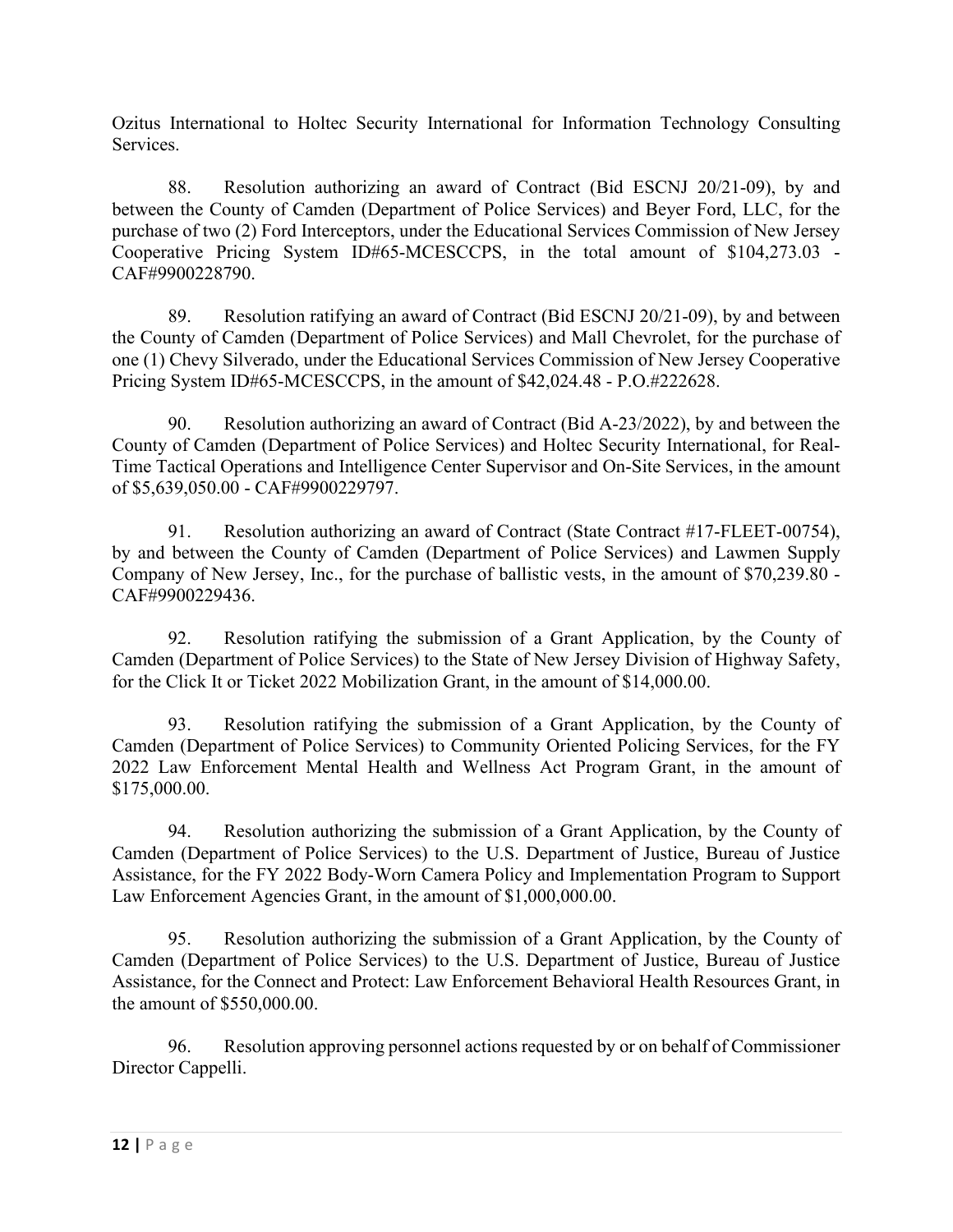The Director called for a motion on Resolution No. 97 acknowledging personnel actions requested by or on behalf of Constitutional or Statutory Row Offices.

# **RESOLUTION 97**

### **NO MOTION MADE – FAILED**

Director Cappelli opened the meeting to any member of the public who wished to address the Board of Commissioners.

Director Cappelli said before we get to comments from each of the members of the Board, we would like to recognize someone who is retiring from the County. This is his last meeting. Dave McPeak has provided guidance and advice for this Board since I have been a member. Outstanding audits, outstanding financial advice and a great service to the public. Dave you will be missed. You have a done a tremendous job on behalf of the residents of Camden County and this Board. I want to conclude by saying thank you and best of luck on your retirement.

Deputy Director McDonnell said I would like to call everyone's attention to Resolutions 55 through 58. I want to start with the single audit report. As you mentioned Director, a \$400 million budget is a very complex document to be produced over the course of a year and once again we have a completely clean audit. In the context of this environment that is a stellar accomplishment. I want to congratulate David and his team on the audit. Speaking of David's team, you will notice on Resolution No. 55, tonight we are appointing Steve Williams as our new CFO, replacing David on June 1<sup>st</sup>. Steve has been with the County government for 12 years and has distinguished himself as a superstar as our comptroller. Steve we all congratulate you for your great work.

Resolution No. 57 appoints Joe Cusati as our new Comptroller. He can't be here tonight, but Joe has been with us for 6 years and like Steve, Joe came to us from the private sector. Joe has done a great job in his time here. He will soon be a certified county finance officer and he has done great work and is very worthy of his new title. Congratulations to Joe also.

Resolution No. 58 appoints Yolaika Gonzalez as our new County Treasurer. Yolaika is a great Camden County story. She came to us 25 years ago as a student intern from our County Technical School working in the Surrogate's Office. Ten years ago she came to our Finance Department as David's assistant. During all this time Yolaika earned her college degree from Rutgers University and she has earned her certification as a county finance officer in the State of New Jersey. David tells us that she is another superstar. Congratulations Yolaika.

Deputy Director McDonnell said I think it is important for us as Commissioners to understand that these three appointments are really a great testimonial to our succession plan in County government. We are going to move along from David's great work without skipping a beat because of the quality of these people. David, you know how I feel about you and the work you have done here but I also have to say that what you have done as your legacy in preparing these three folks to make sure that the County government continues in the positive way it always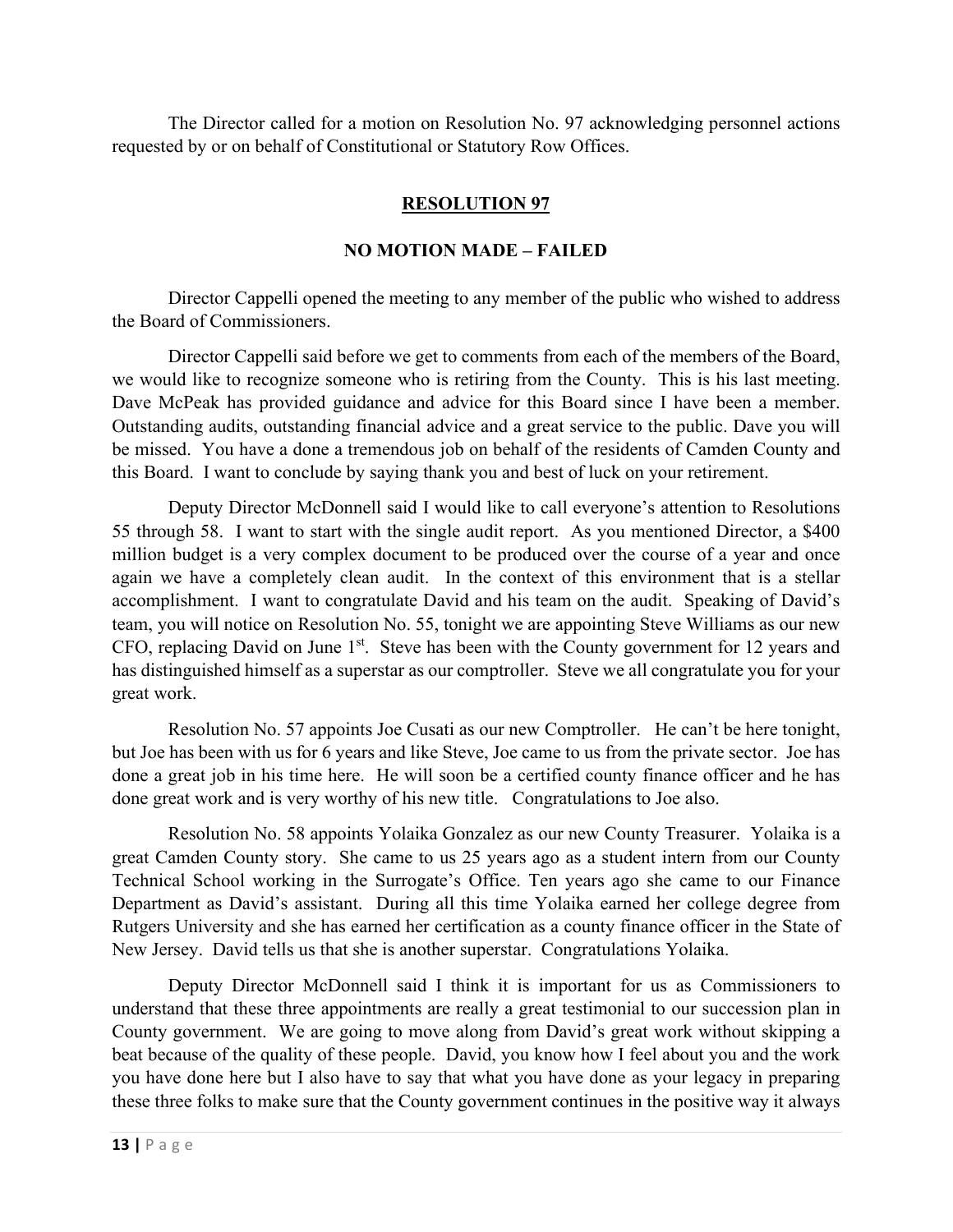has in its finances. One of the signs of a great leader is that when they leave, the organization does not decline because of their departure. The organization continues to thrive with quality people and that is what you have provided us David in this most critical aspect of government which is finances. So, David, not only for all your great work but for the legacy you have left us we thank you so very much. The other great thing about David is that so many people make the mistake of retiring from something without a plan as to what they will do or what their next step is, and it can be a very challenging and frightening experience. David on the other hand is retiring to something. He has some business interests and is a tremendous family man who loves his family. David it is a really nice thing that you are retiring from an unbelievably successful career and you have a plan which will contribute to your life and the life of your family. We all wish you every possible happiness. Again, thank you for your work.

Director Cappelli asked the Commissioners if they would like to say a few words. Commissioner Nash said I would. When I was the Director many years ago you were the CFO at that time and really guided the County. We have always relied on your expertise, and you have done it with such calmness. You deal with budget issues and the Commissioners, then Freeholders, might be excited about a project or a funding and you were always the calming presence that allowed this County to do so well financially. Your mantra has always been to hold the line on taxes in Camden County. Somehow you found a way to get that done. When I first became a Commissioner the tax rate was  $86<sup>c</sup>$  and today the tax rate is 72 $<sup>c</sup>$ . That is a tremendous testament</sup> to the work you have done, David. Thank you for the years that I was Director but also thank you for all the years we have worked together.

Commissioner Kane said I wish you the best of luck, David.

Commissioner Dyer said I really never got to know you, but I have always heard good things about you from the finance guys. Congratulations to the new team.

Director Cappelli and members of the Board presented David with a Proclamation and gifts from the County. David said I would like to thank everyone. Thank you to the Commissioners. It has been a great ride. I started the same day Jeff Nash started. I have had a great time and I could not have asked for a better group to work with. Steve, Yolaika and Joe, I know they are going to do a fantastic job and I really appreciate everybody's well wishes. Thank you.

The Director opened the floor to the members of the Board of Commissioners for their comments.

**Commissioner Nash** said again David, congratulations. I would like to recognize our friend and colleague Kris Kolluri who was nominated by the Governors of New York and New Jersey to head the Board that is going to build the Gateway Tunnel which is the largest capital transportation project ever in the State of New Jersey. That is a great tribute to the work he has done in Camden City. I would also like to thank the Parks team who were involved in the announcement of Parks Alive 2025 which is going to be a great project to help renovate all the County's park systems. I want to thank David for helping to work through the finances for that project, Maggie McCann-Johns, Dominic Vesper who amazingly figured out how we are going to do all these projects in four year, Scott Traylor, Anthony O'Toole, Frank Filipek, Jr. who is the master of marketing and did a great job of presenting the project so that the public would have a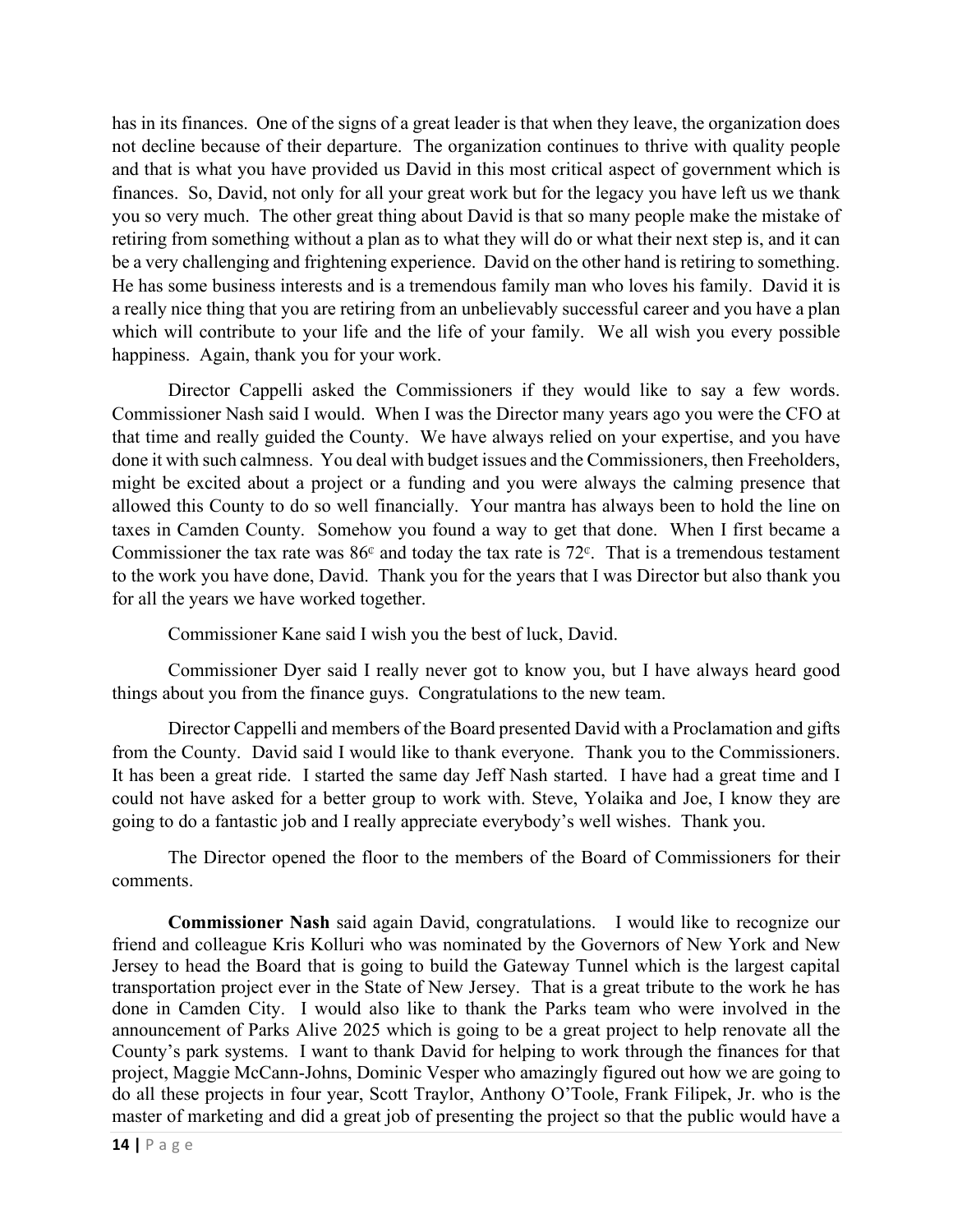good grasp of exactly what it is, Kara Maxwell, Mike Snyder, Ashley Pagan and Maureen Higgins. I am probably forgetting someone, but I want to thank everyone who was involved in that project because it is very meaningful. Speaking of Frank, his work with Kara to help with the Party with a Purpose to support the legal clinic that helps people who are most in need in our community was amazing. We raised the necessary money to keep the clinic alive for another year. Thank you, Frank, for what you do best and that is planning an amazing party. I am sorry that the Derby party was cancelled due to terrible rain and winds. Finally, I am really proud of everyone who works for the Parks Department who have done an amazing job getting the parks ready for the spring season. The parks look spectacular. They interact with the community all the time. They installed a new permitting system that allows you to access every park. If you want to rent everything from a picnic table to a baseball field, you can do it all online. Last but not least is the opening of the waterfront field which is a great addition to Camden's revitalization. The County will be helping to distribute permits for the use of that facility.

**Commissioner Kane** said the Director and I went to pay our respects to the family of Daniel Adler and they wanted to convey how grateful they are for the support they have received from the Metro Police Department, County officials and the community. That will certainly help them in their long journey of grief.

Commissioner Kane said I would like to give a couple of updates regarding Veterans Affairs. We are in the process of flagging all the cemeteries in Camden County to the best of our abilities for Memorial Day. Tomorrow morning, we have volunteers, some of whom are county employees, coming out to flag the New Camden Cemetery and Harleigh Cemetary. On Saturday we are gathering at Veterans Island at Cooper River for a Veterans Suicide Event where we will have a panel of speakers, resources available and a walk around the loop on the Island. This program would not be possible if it wasn't for the great work of our county employees. We are doing this in partnership with the Philadelphia VA and the American Foundation for Suicide Prevention. Hopefully this will not be a one-time event but something we do yearly to expand upon other aspects of suicide loss and prevention.

On Sunday we are continuing with flagging at Locustwood Cemetery in Cherry Hill along with the Cherry Hill Police and Fire Department and the JCFS. The following week, on the  $29<sup>th</sup>$ we will be holding our annual Memorial Day Ceremony at 11:00 at Veterans Island. We are doing it on Sunday, so we are not competing with our communities having their local Memorial Day observations. I encourage everyone to join us on the  $29<sup>th</sup>$  as well as this Saturday.

**Commissioner Dyer** said I would like to thank the Camden County workforce for the tremendous job they do, especially the Department of Public Works who I work so closely with. I want to thank Naeha Dean, Executive Director of the Camden Education Fund. They put on a great event at the Kroc Center last week called a College Signing Day. There were 400 students from Camden. Camden is comprised of three different school districts – Charter, Renaissance and Public. She brought 400 students together at the Kroc Center to honor those who are going to college, who are going to the military and to Camden County College. It was a great event. That is the first time that all those school districts were brought together for one event.

I also want to congratulate our engineer, Kevin Becica for being honored by the NJ Alliance for Action for women in engineering. As we know, Kevin does a great job for us. She is a tremendous person. Finally, thank you and congratulations again, David.